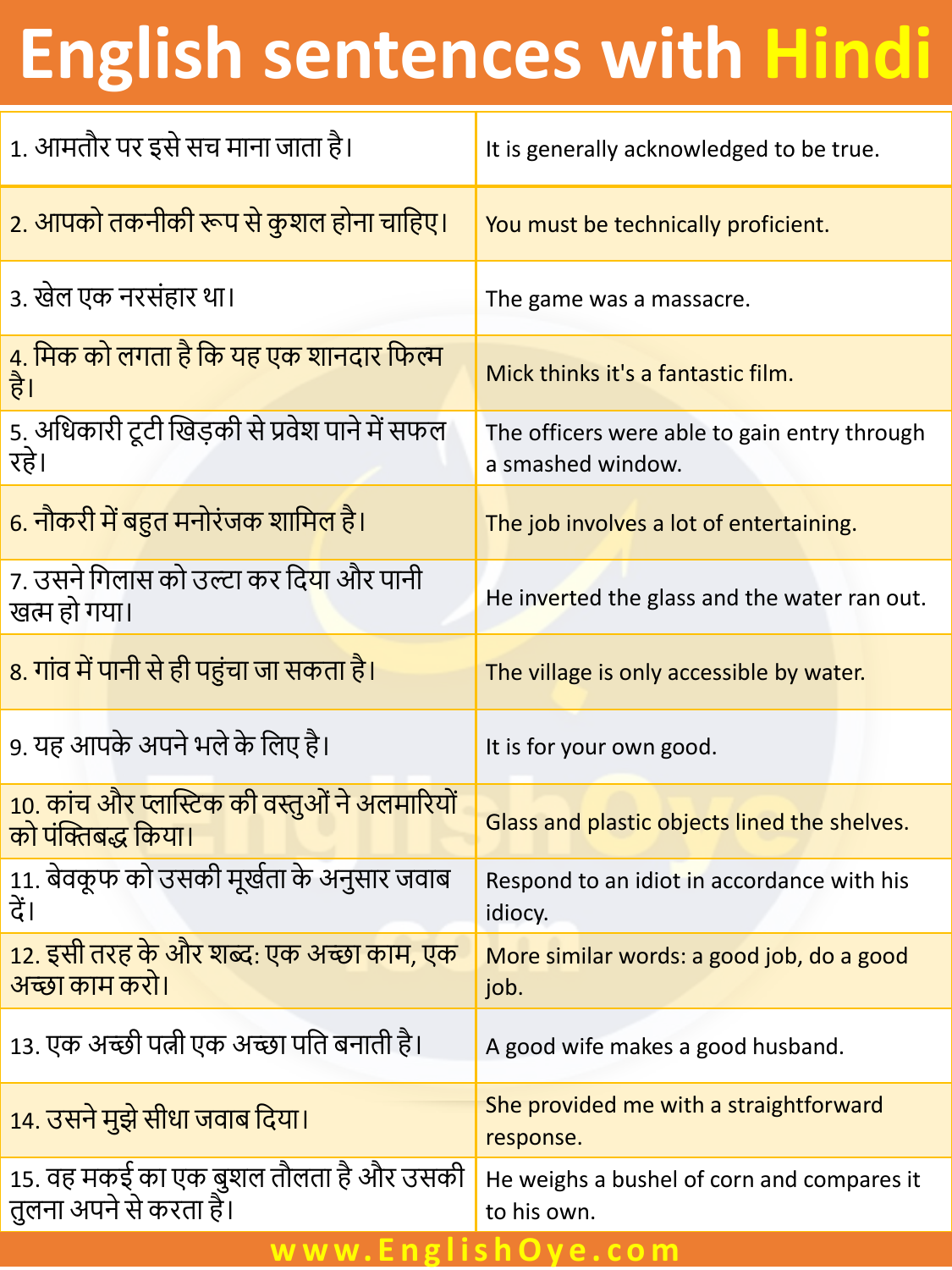## **English sentences with Hindi**

| 16. यह आश्चर्यजनक है कि कितने लोगों ने नौकरी<br>के लिए आवेदन किया।  | It's surprising how many people applied for<br>the job.   |
|---------------------------------------------------------------------|-----------------------------------------------------------|
| 17. दबाव और समय की कमी के तहत काम करने<br>की क्षमता।                | Ability to work under duress and time<br>constraints.     |
| 18. पेड अभी पत्ते में आ रहे हैं।                                    | The trees are just coming into leaf.                      |
| 19. एक अच्छा वकील, एक दुष्ट पड़ोसी।                                 | A good lawyer, an evil neighbor.                          |
| 20. उसे दवा उपचार से कोई लाभ नहीं मिला।                             | She received no benefit from the medication<br>treatment. |
| 21. क्या नई दवा एड्स रोगियों की सहायता<br>करेगी?                    | Will the new medicine aid AIDS patients?                  |
| 22. आप देरी कर सकते हैं, लेकिन समय नहीं<br>होगा। बेंजामिन फ्रैंकलिन | You may delay, but time will not. Benjamin<br>Franklin    |
| 23. बच्चा इस समय लिखने में असमर्थ है।                               | The child is unable to write at this time.                |
| 24. मुझे अभी-अभी अपनी जेब में दस पाउंड का<br>नोट मिला है।           | I've just found a ten-pound note in my<br>pocket.         |
| 25. गिलास उसके हाथ से फिसल गया।                                     | The glass slipped out of his hand.                        |
| 26. वह मेरी क्षमताओं में विश्वास करता है।                           | He believes in my abilities.                              |
| 27. आवास सहायता आवेदकों को एक साधन<br>परीक्षा उत्तीर्ण करनी होगी।   | Housing aid applicants must pass a means<br>test.         |
| 28. उसने हमें जो हुआ उसका विस्तृत विवरण<br>दिया।                    | He gave us a detailed explanation of what<br>happened.    |
| 29. जैक यह नहीं बता सका कि उसने ऐसी गलती<br>क्यों की।               | Jack couldn't explain why he'd made such a<br>blunder.    |
| 30. आप अपवित्र हुए बिना पिच को छू नहीं सकते।                        | You can't touch pitch without being defiled.              |

## **w w w. E n g l i s h O y e . c o m**